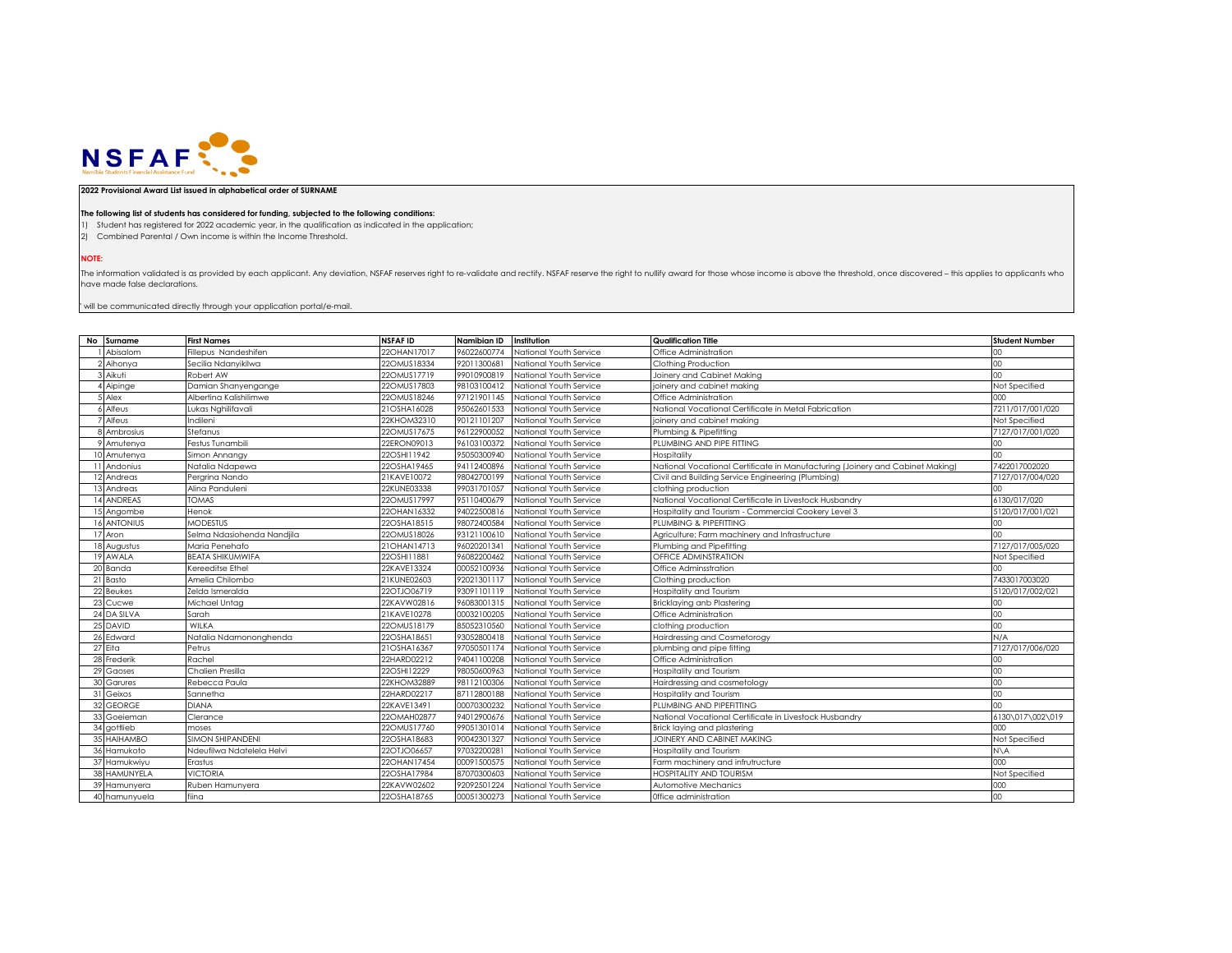|    | 41 Hange                    | Lindah                           | 22OTJO06270                | 89042401397                | National Youth Service | Office administration                                              | Not Specified    |
|----|-----------------------------|----------------------------------|----------------------------|----------------------------|------------------------|--------------------------------------------------------------------|------------------|
|    | 42 Hango                    | Aluhe Dhiginina                  | 22OSHI12225                | 84090810531                | National Youth Service | Joinery and Cabinet Making                                         | Not Specified    |
|    | 43 HANGULA                  | SALOMON SHUUFENI                 | 22OMUS17991                | 95110100926                | National Youth Service | Bricklaying and plastering                                         |                  |
|    |                             |                                  | 22HARD02220                | 00061900443                |                        |                                                                    | $00\,$           |
|    | 44 Hanse<br>45 Haufiko      | Elizabeth Esley<br>Petrus Hafeni | 22OMUS17766                | 98090101224                | National Youth Service | Hospitality and Tourism                                            | 7231/017/003/022 |
|    |                             | ERASTUS                          |                            |                            | National Youth Service | Auto Mechanic                                                      |                  |
|    | 46 HAUFIKU                  |                                  | 17Ohan00204                | 96052300922                | National Youth Service | plumbing and pipe fitting                                          | 000              |
|    | 47 Hausiku                  | Frieda Nangura                   | 22KAVW02813                | 92082700817                | National Youth Service | Hair dresser and cosmetology                                       | N/A              |
|    | 48 Hituamata                | Ester Ndapunikwa                 | 22OMUS17600                | 99102000962                | National Youth Service | Hospitality and tourism                                            | Not Specified    |
|    | 49 Hunibeb                  | Michael                          | 22OTJO06279                | 95062601479                | National Youth Service | Office administration                                              | 00               |
|    | 50 Ihula                    | Mathias Jaefeni                  | 22OMUS18061                | 01103000667                | National Youth Service | National Vocational Certificate in Horticulture and Crop Husbandry | 00               |
|    | 51 Illeka                   | Ndapandula Josefina Nyowa        | 22OMUS16979                | 98020800581                | National Youth Service | Clothing production                                                | 000              |
|    | 52 iipumbu                  | teresia                          | 22OSHA18591                | 99033000137                | National Youth Service | joinery and cabinet making                                         | 00               |
|    | 53 liyambo                  | Vlartha                          | 22OMUS18035                | 88092901187                | National Youth Service | Hospitality and Tourism                                            | 5120/017/004/021 |
|    | 54 Imarwa                   | Clara                            | 22KAVW02760                | 88040402255                | National Youth Service | Hospitality and Tourism-commercial cookery                         | 5120/017/005/021 |
|    | 55 Immanuel                 | Vigeria                          | 22OMUS17986                | 01052600964                | National Youth Service | Plumbing and pipefitting                                           | $^{00}$          |
|    | 56 imwaka                   | reemankhama                      | 22ZAMB08788                | 89052800669                | National Youth Service | plumbing and pipefitting                                           | $00\,$           |
|    | 57 Indongo                  | Bertha Nahambo                   | 22OTJO06654                | 97032701361                | National Youth Service | Hair dressing & cosmetology                                        | $00\,$           |
|    | 58 INGASHITULA              | NAFTALI PN                       | 21OHAN14779                | 99051400799                | National Youth Service | Manufacturing engineering(joinery and cabinet making)              | 7422/017/007/020 |
|    | 59 IYAMBO                   | ELINA S                          | 22OSHI11980                | 98011800515                | National Youth Service | Office Administration                                              | 00               |
| 60 | Jagers                      | Berne-Lee Latoyha                | 22KARA03816                | 97062700142                | National Youth Service | Office Administration                                              | 000              |
| 61 | Jesaya                      | Johanna                          | 22KAVW02676                | 98072701231                | National Youth Service | Hospitality and Tourism                                            | Not Specified    |
|    | 62 Joel                     | Bernadette Nduuviteko            | 22OMUS18066                | 91041600755                | National Youth Service | Automotive Mechanic                                                | N/A              |
|    | 63 kabende                  | boster                           | 22ZAMB09101                | 85071610997                | National Youth Service | farm machinery                                                     | $00\,$           |
|    | 64 KADIDI                   | <b>MOSES</b>                     | 22OMUS17916                | 99072601068                | National Youth Service | Plumbing And Pipe Fitting                                          | $00\,$           |
|    | 65 Kaine                    | Baipe                            | 22ZAMB09100                | 89021800594                | National Youth Service | hair dressing                                                      | 00 <sub>0</sub>  |
|    | 66 KAKOLA                   | <b>WARTER</b>                    | 21OMUS15778                | 94100500939                | National Youth Service | Plumbing and Pipefitting                                           | 7127/017/008/020 |
|    | 67 Kalimbwe                 | Luthe Shitoka                    | 22KAVE13082                | 98070100699                | National Youth Service | Office Administration                                              | 000              |
|    | 68 KALONDA                  | SELBY MWILIMA                    | 22KHOM33993                | 96083100801                | National Youth Service | <b>BRICKLAYING AND PLUSTERING</b>                                  | Not Specified    |
|    | 69 Kamati                   | Victoria Ndapandula Ndahambelela | 22OTJO06273                | 00092900356                | National Youth Service | plumbing                                                           | 00000            |
| 70 | Kambwiti                    | Petrus                           | 22OSHA17652                | 97050500895                | National Youth Service | bricklaying and plastering                                         | 0000             |
|    | 71 Kandjundju               | Secilia                          | 21OSHI10133                | 97010600678                | National Youth Service | Hairdressing                                                       | 5151017002021    |
|    | 72 Kandyambanga             | Siyon Elise                      | 22KAVE13318                | 00021900051                | National Youth Service | Bricklaying and Plastering                                         | 00               |
|    | 73 Kangayi                  | Helvhi                           | 21KAVW02350                | 93041900327                | National Youth Service | Clothing Production                                                | 7433/017/007/020 |
|    | 74 Kapuike                  | Jazakokure                       | 22KUNE03129                | 97041300897                | National Youth Service |                                                                    | ΩO               |
|    | 75 Kapumburu                |                                  | 22KAVE13083                | 95020501379                |                        | Agriculture farm machinery and infrastructure                      | $00\,$           |
|    |                             | Aurelia Mashe                    |                            |                            | National Youth Service | Office Administration                                              |                  |
|    | 76 KATANGA<br>77 KATJATENJA | DIAS HAMUTENYA<br><b>JENEFER</b> | 22KAVE12699<br>18Khom01082 | 96100601133<br>98050500241 | National Youth Service | plumbing and pipefitting                                           | 000<br>000       |
|    |                             |                                  |                            |                            | National Youth Service | Plumbing and Pipe fitting                                          |                  |
|    | 78 KAUSEB                   | <b>DESNEY FRANCO</b>             | 22OTJO06281                | 01010110519                | National Youth Service | <b>OFFICE ADMINISTRATION</b>                                       | 000              |
|    | 79 Keendjele                | Karolina Nuusiku                 | 22OSHA18201                | 92042100277                | National Youth Service | Bricklaying and plastering                                         | Not Specified    |
|    | 80 Khuruses                 | llandy Delyn                     | 21OSHI10248                | 96121200111                | National Youth Service | National Vocational Certificate in Horticulture and Crop Husbandry | 6130\017\009\020 |
|    | 81 KOMBADA                  | <b>AUGUSTUS NANDJEDI</b>         | 22OHAN16150                | 90032801092                | National Youth Service | CIVIL AND BUILDING SERVICES ENGINEERING (PLUMBING)                 | 7127/017/011/020 |
|    | 82 Kudumo                   | Mariana Nanzamba                 | 22KAVW02713                | 93092101006                | National Youth Service | Office Administration                                              | 00               |
|    | 83 Kuvare                   | Urikokure                        | 22KUNE03306                | 00022300716                | National Youth Service | Bricklaying and plastering                                         | $00\,$           |
|    | 84 Kwedhi                   | Emilia Tuuva                     | 22OSHI11772                | 94100900872                | National Youth Service | Hospitality and Tourism-Commercial Cookery L3                      | 5120/017/007/021 |
|    | 85 LEEVI-FOX                | DAVID <sub>P</sub>               | 22OMUS17658                | 99041600531                | National Youth Service | Agriculure: Farm Machinery and Infrastructure                      | $^{00}$          |
|    | 86 LIKANDO                  | <b>MISHOZI</b>                   | 22ZAMB09051                | 99021900041                | National Youth Service | plumbing and pipe fitting                                          | 00               |
|    | 87 Liswena                  | Maria Ndjuana                    | 21KAVE09784                | 98012400618                | National Youth Service | <b>Business Service (office Administration)</b>                    | 3439/017/027/019 |
| 88 | Loteni                      | mmanuel Nghilunanye              | 22OHAN16690                | 95111900535                | National Youth Service | Bricklaying and plastering                                         | Not Specified    |
|    | 89 Lukato                   | Fidell Thomas                    | 22ZAMB09052                | 98042200285                | National Youth Service | Plumbing and Pipefitting                                           | 00               |
| 90 | machana                     | <b>UKA TIENATE</b>               | 22ZAMB09057                | 94102600981                | National Youth Service | Plumbing and Pipefitting                                           | $^{00}$          |
| 91 | maelekezi                   | zackv                            | 22ZAMB08917                | 94112801173                | National Youth Service | automotive                                                         | 00               |
|    | 92 Makanda                  | Rauha                            | 22OSHI11875                | 95070200127                | National Youth Service | Hairdressing and Cosmetology                                       | 00               |
|    | 93 Makanyi                  | <b>Frendy Muhau</b>              | 22ZAMB09047                | 01081400684                | National Youth Service | Hair dressing                                                      | $00\,$           |
|    | 94 Mandume                  | .ydia                            | 22OSHA18601                | 99052601062                | National Youth Service | Office administration                                              | $^{00}$          |
|    | 95 MANGUNDU                 | <b>BENHARD HAMUTENYA</b>         | 17KavE00052                | 84050610418                | National Youth Service | Joinery and Cabinet making                                         | N/A              |
|    | 96 Marovhu                  | Peter H                          | 22KAVW02818                | 94081001097                | National Youth Service | National Vocational Certificate in Horticulture and Crop Husbandry | 6130/017/010/018 |
| 97 | Martin                      | Priskila Klaudia                 | 21OSHI09799                | 92042900818                | National Youth Service | <b>HOSPITALITY AND TOURISM</b>                                     | 5120/017/008/021 |
|    | 98 Martin                   | Elizabeth Tuyoleni               | 22OMUS17369                | 2033100715                 | National Youth Service | National Vocational Certificate in Livestock Husbandry             | 6130/017/010/019 |
|    | 99 Marungu                  | Edward Monyo                     | 22KAVE13586                | 96120401105                | National Youth Service | Office Administration                                              | 00               |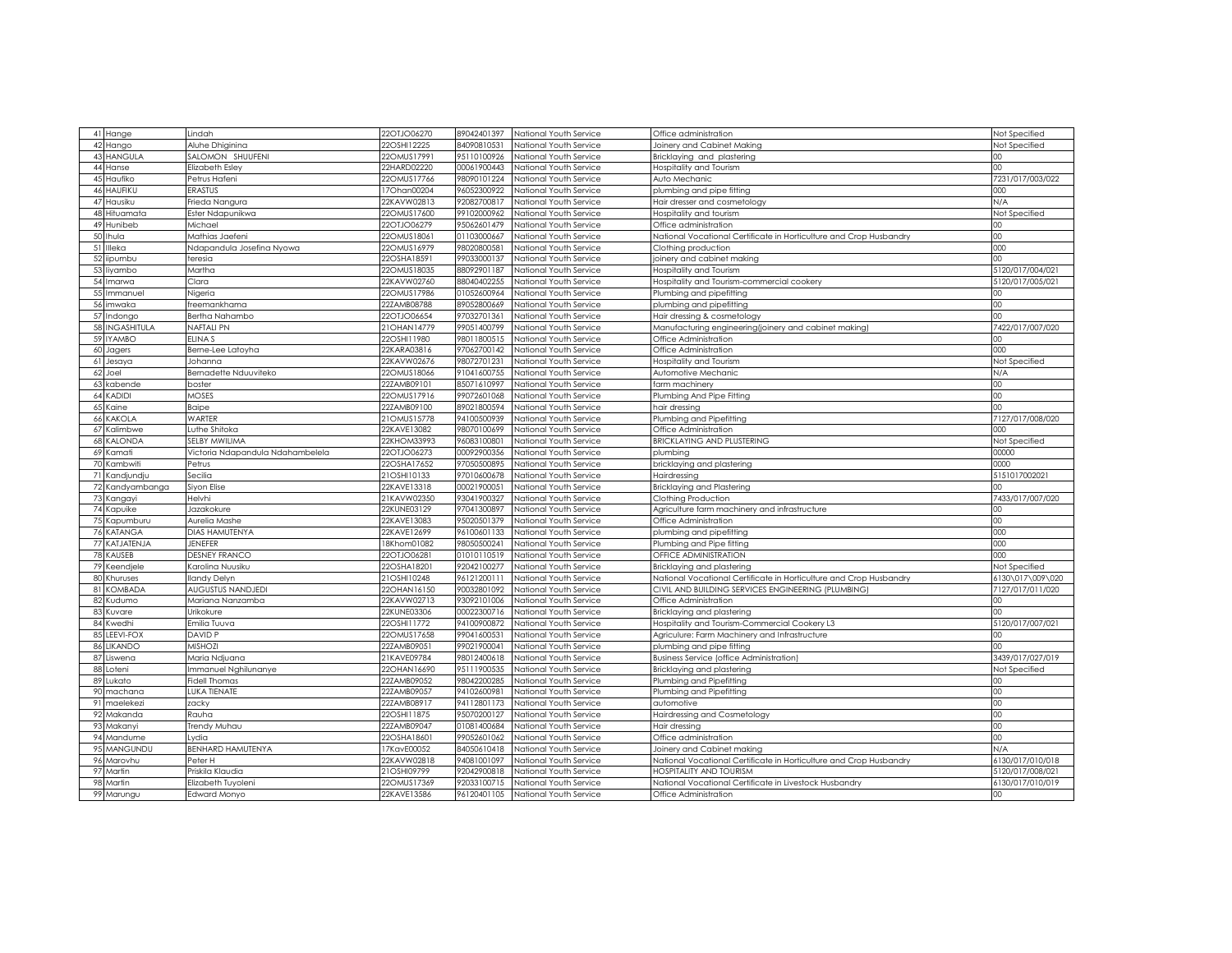|                  | 100 Mashina                | Evelina Ndaguedha                          | 22OSHI11944                | 90031300855                | National Youth Service                           | Office Administration                                                                                     | $^{00}$                           |
|------------------|----------------------------|--------------------------------------------|----------------------------|----------------------------|--------------------------------------------------|-----------------------------------------------------------------------------------------------------------|-----------------------------------|
| 101              | Masule                     | Masule Luther                              | 21OSHI08121                | 96110700096                | National Youth Service                           | Joinery and Cabinet Making                                                                                | Not Specified                     |
| 102              | MATENGU                    | <b>WINNIE SITALI</b>                       | 21ZAMB08031                | 97072700978                | National Youth Service                           | National Vocational Certificate in Horticulture and Crop Husbandry                                        | 6130/017/O1O/020                  |
| 103              | Mathe                      | George Kawire                              | 22KAVE13686                | 89053000801                | National Youth Service                           | National Vocational Certificate in Civil and Building Services Engineering (Plumbing)                     | 7127/017/012/020                  |
| 104              | MATHEUS                    | NDAHAFA                                    | 22OMUS18197                | 91111701032                | National Youth Service                           | National Vocational Certificate in Metal Fabrication                                                      | 000                               |
| 105              | nathias                    | paulina ndahambelela                       | 22OTJO06790                | 00061101297                | National Youth Service                           | hairdressing and cosmetology                                                                              | 000                               |
| 106              | Matjayi                    | Sieglinde                                  | 21KAVE09749                | 90030600324                | National Youth Service                           | Hairdressing & Cosmetology                                                                                | $^{00}$                           |
| 107              | Mbindi                     | Ndahambelela                               | 22OSHI11977                | 01050700384                | National Youth Service                           | Automotive Mechanics                                                                                      | $^{00}$                           |
|                  | 108 Mbundu                 | Elfriede Nasira                            | 22KAVW02712                | 97040900057                | National Youth Service                           | Office Administration                                                                                     | 000                               |
| 109              | mende                      | martha                                     | 22KAVW02693                | 97110500934                | National Youth Service                           | clothing production                                                                                       | Not Specified                     |
| 110              | <b>MIKINI</b>              | MARETA BRANTINA                            | 21ZAMB07995                | 97011300171                | National Youth Service                           | plumbing and pipefiting                                                                                   | 00                                |
| 111              | Mikka                      | Beama Nghilifavali                         | 22OHAN16792                | 97081600921                | National Youth Service                           | <b>Business Service (Office Administration)</b>                                                           | 3439/017/030/019                  |
|                  | 112 Milanda                | ucia Netupuko.                             | 21OMUS15653                | 95050201187                | National Youth Service                           | Plumbing and Pipefitting                                                                                  | 7127/017/014/020                  |
|                  | 113 MOKAHWA                | DANIEL                                     | 22OSHI12122                | 96070301013                | National Youth Service                           | Joinery and cabinet making                                                                                | 5                                 |
|                  | 114 Muhepa                 | Christine                                  | 21KAVE10073                | 97082400365                | National Youth Service                           | Clothing Production                                                                                       | 7433/017/009/020                  |
| 115              | Muronga                    | Johannes kasera                            | 21KAVW01818                | 91020301104                | National Youth Service                           | Bricklaying and plastering                                                                                | N/A                               |
|                  | 116 Mushitu                | Chika                                      | 22OMUS18040                | 93010102631                | National Youth Service                           | Agriculture machinery and Infrustructur                                                                   | N/A                               |
|                  | 117 Mutelembi              | Nalukena Merris                            | 22ZAMB09049                | 95030400777                | National Youth Service                           | Bricklying&plastering                                                                                     | $^{00}$                           |
|                  | 118 MVULA                  | Ndishishi Homateni Alweendo                | 22OSHI12069                | 98111400845                | National Youth Service                           | Joinery and Cabinetmaking                                                                                 | $^{00}$                           |
|                  | 119 Mwashindongwe          | Hendrina Mwalimwaamba                      | 21 OHAN 14785              | 95010200805                | National Youth Service                           | National Vocational Certificate in Livestock Husbandry                                                    | 6130/017/012/020                  |
| 120              | Nairenge                   | Magreth Shiromba                           | 22KAVW02672                | 97121201232                | National Youth Service                           | National Vocational Certificate in Horticulture and Crop Husbandry                                        | Not Specified                     |
|                  | 121 Nakambale              | george tangeni                             | 22OSHI11630                | 87042700309                | National Youth Service                           | Bricklaying and plastering                                                                                | Not Specified                     |
|                  | 122 Nambinga               | Reinhold                                   | 22OTJO06791                | 98070400595                | National Youth Service                           | National Vocational Certificate in Horticulture and Crop Husbandry                                        | 6130/017/0015/020                 |
|                  | 123 Namulimbwa             | Reuben Lifasi                              | 22ZAMB09298                | 88033000864                | National Youth Service                           | Bricklaying and plastering                                                                                | 00                                |
|                  | 124 Nanghalu               | Peneyambeko PN                             | 22OHAN17170                | 98120500757                | National Youth Service                           | Hair dressing & cosmetology                                                                               | N/A                               |
|                  | 125 Nangolo                | Kativa                                     | 22KAVE13320                | 97021401167                | National Youth Service                           | Joinery and Cabinet Making                                                                                | $^{00}$                           |
|                  | 126 Nanjeni                | Martin                                     | 22OHAN17136                | 97102101074                | National Youth Service                           | Agriculture farm machinery                                                                                | 5                                 |
|                  | 127 Nantinda               | Maria Martha                               | 21OSHA16430                | 94082900772                | National Youth Service                           | National Vocational Certificate in Manufacturing (Joinery and Cabinet Making)                             | 7422017016020                     |
|                  | 128 Nanuho                 | Cedric Munungeko                           | 22ZAMB09590                | 93031800947                | National Youth Service                           | Civil and Building Services Engineering (Plumbing)                                                        | 7127/017/017/020                  |
|                  | 129 NDEMUUEDA              | <b>RUSIA</b>                               | 22OMUS17348                | 93050600667                | National Youth Service                           | HOSPITALITY AND TOURISM                                                                                   | ωO                                |
| 130              | Vdeshikeya                 | Sofia Ndahekela                            | 22OMUS17602                | 89022800695                | National Youth Service                           | office administration                                                                                     | Not Specified                     |
|                  | 131 Ndishita               | Aloys Tulonga                              | 22OHAN16334                | 92042700312                | National Youth Service                           | Hospitality and Tourism-commercial cookery L3                                                             | 5120/017/009/021                  |
| 132              | <b>NDJABA</b>              | LEONARD                                    | 190han01468                | 98081000507                | National Youth Service                           | plumbing and pipefitting                                                                                  | $^{00}$                           |
|                  | 133 Nekundi                | Erastus                                    | 22OMUS17928                | 00020600313                | National Youth Service                           | Joinery and cabinet Making                                                                                | $^{00}$                           |
| 134              | Nepembe                    | Hilja                                      | 22OTJO06563                | 97111501117                | National Youth Service                           | Joinery and Carpentry                                                                                     | $^{00}$                           |
| 135              | <b>NGANA</b>               | LUSHANDO                                   | 22ZAMB09056                | 02092501305                | National Youth Service                           | oinery and cabinet making                                                                                 | CO                                |
| 136              | NGENOKESHO                 | NDASHITIKA ABRAHAM                         | 22OHAN17132                | 99120600356                | National Youth Service                           | AGRICULTURE FARM MACHINERY AND INSFRASTRUCTURE                                                            | Not Specified                     |
| 137              | NGHITEKE                   | <b>ELOBIAN POMBILI</b>                     | 22OHAN17066                | 95102200836                | National Youth Service                           | AUTO MECHANIC ENGINEERING                                                                                 | 7231/017/009/022                  |
|                  | 138 Nghoomoka              | Festus Ndemwoongela                        | 21 OHAN 14392              | 93092700635                | National Youth Service                           | National Vocational Certificate in Manufacturing (Joinery and Cabinet Making)                             | 7422/017/018/020                  |
|                  | 139 Onesmus                | Filemon-Kuunambili                         | 22OSHA18645                | 99012000416                | National Youth Service                           | Joinery and cabinet making                                                                                | N/A                               |
|                  | 140 PAULUS                 | ROSALIA                                    | 21OHAN14631                | 92112901079                | National Youth Service                           | National Vocational Certificate in Horticulture and Crop Husbandry                                        | 6130017024019                     |
|                  | 141 Paulus                 | Paula                                      | 22OHAN17007                | 99091400889                | National Youth Service                           | Hair dressing&cosmetology                                                                                 | $^{00}$<br>000                    |
|                  | 142 RHOMAN                 | ESMA MADELEINE                             | 22HARD02070                | 00122800362                | National Youth Service                           | OFFICE ADMINISRATION                                                                                      |                                   |
| 143L             | Sakaria                    | Erika Ndilimekondjo                        | 22OMUS18200                | 92122500697                | National Youth Service                           | Joinery and Cabinetmaking                                                                                 | 000<br>000                        |
| 144 <sup>3</sup> | SAKEUS                     | FREDRIK                                    | 22OMUS17773                | 95091601414                | National Youth Service                           | AGRICUITURE FARM MACHINERY AND INFRASTRUCTURE LEVEL 2                                                     | 5                                 |
| 145              | Sanyemba                   | Nkachaha Susan<br>Eufemia                  | 22ZAMB09094<br>21OHAN14717 | 98061200988<br>95122600708 | National Youth Service<br>National Youth Service | Office Administration<br>National Vocational Certificate in Manufacturing (Joinery and Cabinet Making     | 742201702020                      |
|                  | 146 Shakungu               |                                            |                            | 91062001192                |                                                  |                                                                                                           |                                   |
| 147              | Shanghuma<br>148 SHANINGWA | Wernfrid, Tshiikeni<br><b>BEATA MITSHO</b> | 21OMUS15545<br>22OMUS17922 | 98021800585                | National Youth Service<br>National Youth Service | National Vocational Certificate in Metal Fabrication<br>CLOTHING PRODUCTION                               | 7211/017/024/020<br>Not Specified |
|                  |                            |                                            |                            |                            |                                                  |                                                                                                           | m                                 |
| 149<br>150       | Shanyenge<br>Shatyohamba   | Sakaria Amutenya<br>Hileni Ndakola         | 22OMUS17813<br>21OMUS15768 | 96071800196<br>96061000294 | National Youth Service<br>National Youth Service | Plumbing And pipe Fitting<br>National Vocational Certificate in Manufacturing (Joinery and Cabinet Making | 7422/017/021/020                  |
|                  | 151 SHEYA                  | ALBERTINA NDATILA                          | 22OHAN17042                | 94052700473                | National Youth Service                           | CLOTHING PRODUCTION                                                                                       | Not Specified                     |
| 152              | <b>SHIKOMBA</b>            | <b>MODISE</b>                              | 22OSHA18522                | 97071001308                | National Youth Service                           | Office administration                                                                                     | 00                                |
|                  | 153 shikongo               | Johannes Tweyakunye                        | 22OMUS16984                | 97062600415                | National Youth Service                           | plumbing and pipe fitting                                                                                 | 000                               |
| 154              | Shikongo                   | Titus Hosea                                | 22OMUS17923                | 96020200566                | National Youth Service                           | Iospitality and Tourism                                                                                   | $^{00}$                           |
|                  | 155 Shilimela              | Gubertus                                   | 22OMUS17995                | 92042200255                | National Youth Service                           | <b>Brick Laying and Plastering</b>                                                                        | $^{00}$                           |
|                  | 156 Shilimela              | Johannes                                   | 22OMUS18421                | 95091600019                | National Youth Service                           | Plumbing&pipefitting                                                                                      | CC.                               |
|                  | 157 SHIMWAFENI             | <b>TOINI MWANONGELANGE</b>                 | 22OMUS18988                | 99031800724                | National Youth Service                           | National Vocational Certificate in Automotive Engineering (Automotive Mechanics                           | 7422/017/022/020                  |
|                  | 158 Shindume               | Laimi Ndahafa                              | 22OHAN16873                | 94081800103                | National Youth Service                           | Hospitality and Tourism-commercial cookery L3                                                             | 5120/017/011/021                  |
|                  |                            |                                            |                            |                            |                                                  |                                                                                                           |                                   |